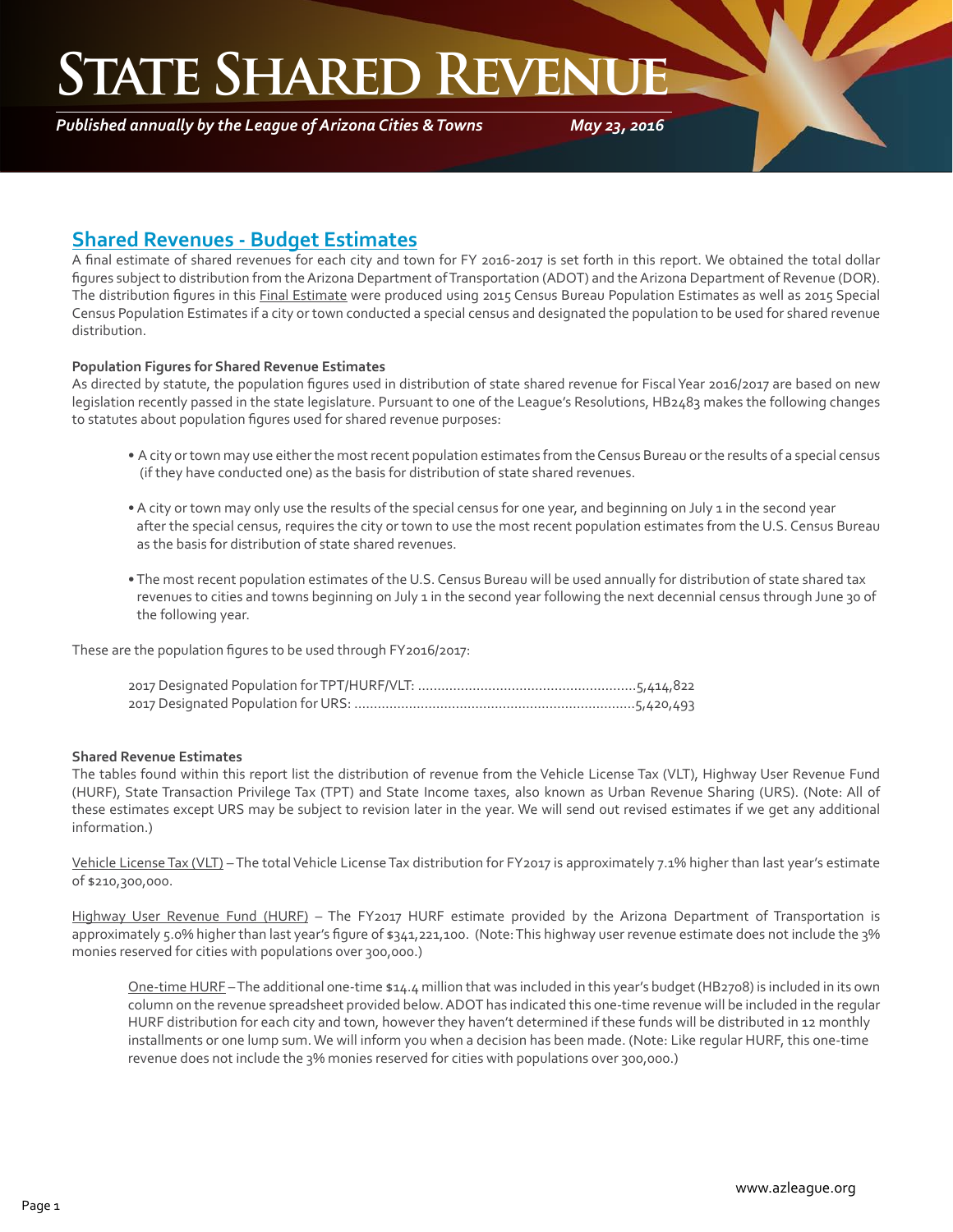### **STATE SHARED REVEN**

*Published annually by the League of Arizona Cities & Towns*

*May 23, 2016*

State Sales Tax (TPT) - The estimate for state shared sales tax is approximately 6.25% higher than the estimated amount contained in this report from last year.

State Income Tax (URS) - The figure for state income tax sharing is approximately 9.6% percent higher than last year's value of \$605,634,332. (Note: This is the only one of the shared revenue categories that can be accurately stated, since it is based on collections from two years ago.)

The estimated shared revenues for distribution to cities and towns in the upcoming fiscal year, based on current state law, from each of the sources are as follows:

| Highway User Revenue\$358,299,100 |  |
|-----------------------------------|--|
|                                   |  |
|                                   |  |
|                                   |  |

If there are any significant changes to any of these numbers, we will get revised estimates to you as soon as possible. If you have any questions, please give us a call.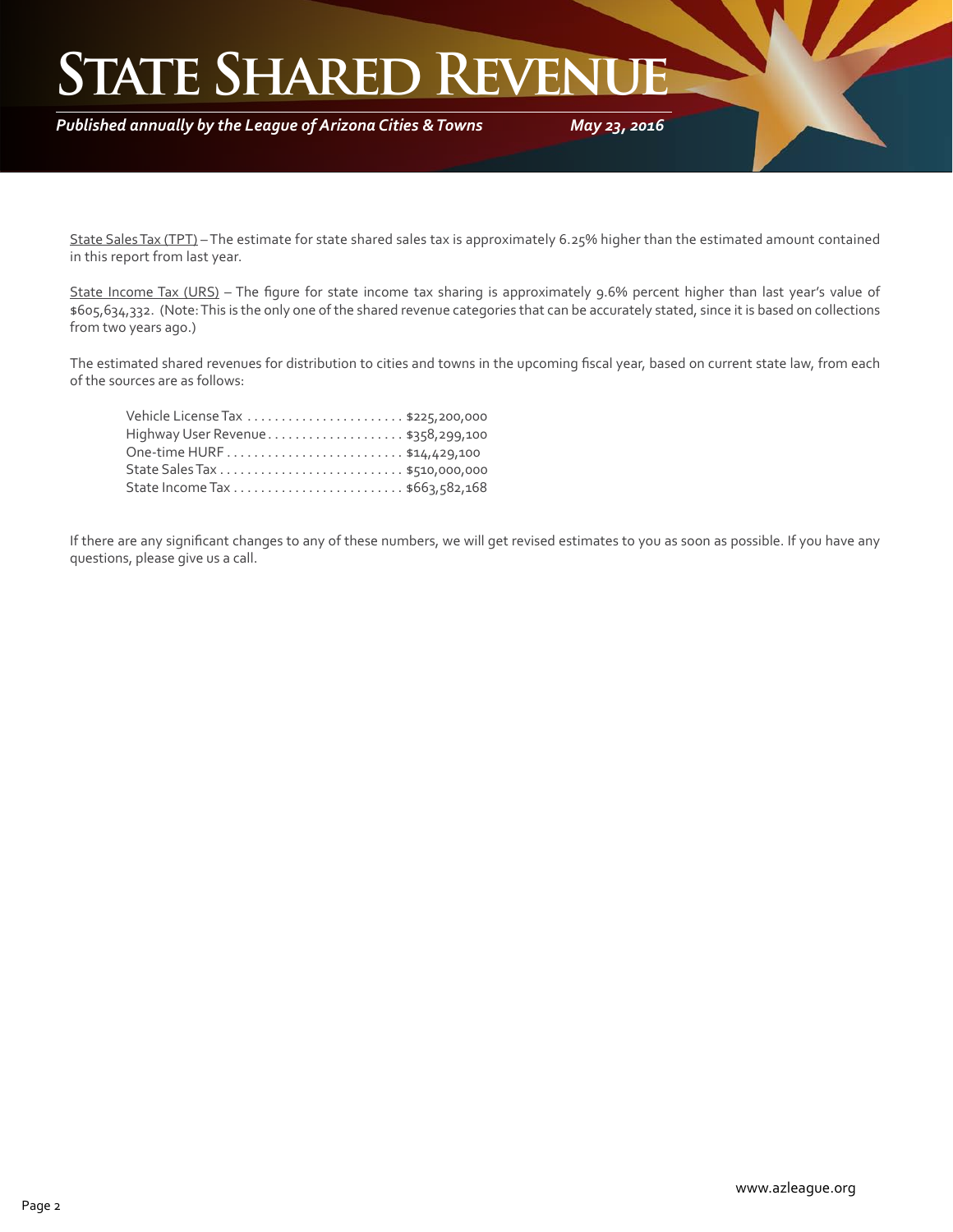# **State Shared Revenue**

### *Published annually by the League of Arizona Cities & Towns*

*May 23, 2016*

| <b>CITY/TOWN</b>        | 2015 CENSUS EST. | URS POP. | <b>VLT</b>   | <b>HURF</b>  | <b>1-TIME HURF</b> | <b>SALES TAX</b> | <b>INCOME TAX</b> |
|-------------------------|------------------|----------|--------------|--------------|--------------------|------------------|-------------------|
| <b>APACHE JUNCTION</b>  | 38,074           | 38,074   | \$1,938,377  | \$2,656,648  | \$106,986          | \$3,586,035      | \$4,661,057       |
| <b>AVONDALE</b>         | 80,684           | 80,684   | \$3,136,726  | \$4,878,402  | \$196,459          | \$7,599,297      | \$9,877,416       |
| <b>BENSON</b>           | 4,888            | 4,888    | \$247,834    | \$361,555    | \$14,560           | \$460,381        | \$598,394         |
| <b>BISBEE</b>           | 5,208            | 5,208    | \$264,058    | \$385,225    | \$15,513           | \$490,520        | \$637,569         |
| <b>BUCKEYE</b>          | 62,582           | 62,582   | \$2,432,980  | \$3,783,899  | \$152,382          | \$5,894,343      | \$7,661,351       |
| <b>BULLHEAD CITY</b>    | 39,445           | 39,445   | \$2,191,632  | \$3,501,083  | \$140,992          | \$3,715,164      | \$4,828,896       |
| <b>CAMP VERDE</b>       | 11,155           | 11,155   | \$665,366    | \$857,176    | \$34,519           | \$1,050,644      | \$1,365,606       |
| CAREFREE                | 3,610            | 3,610    | \$140,345    | \$218,272    | \$8,790            | \$340,011        | \$441,940         |
| <b>CASA GRANDE</b>      | 51,460           | 51,460   | \$2,619,868  | \$3,590,668  | \$144,600          | \$4,846,808      | \$6,299,785       |
| <b>CAVE CREEK</b>       | 5,341            | 5,341    | \$207,640    | \$322,933    | \$13,005           | \$503,047        | \$653,851         |
| <b>CHANDLER</b>         | 260,828          | 260,828  | \$10,140,127 | \$15,770,459 | \$635,094          | \$24,566,326     | \$31,930,824      |
| <b>CHINO VALLEY</b>     | 11,137           | 11,137   | \$664,293    | \$855,793    | \$34,464           | \$1,048,949      | \$1,363,403       |
| CLARKDALE               | 4,240            | 4,240    | \$252,905    | \$325,812    | \$13,121           | \$399,348        | \$519,065         |
| <b>CLIFTON</b>          | 3,685            | 3,685    | \$327,577    | \$386,018    | \$15,545           | \$347,075        | \$451,121         |
| <b>COLORADO CITY</b>    | 4,832            | 4,832    | \$268,474    | \$428,882    | \$17,272           | \$455,106        | \$591,538         |
| <b>COOLIDGE</b>         | 12,297           | 12,297   | \$626,050    | \$858,034    | \$34,554           | \$1,158,204      | \$1,505,411       |
| <b>COTTONWOOD</b>       | 11,818           | 11,818   | \$704,913    | \$908,123    | \$36,571           | \$1,113,089      | \$1,446,771       |
| DEWEY-HUMBOLDT          | 3,988            | 3,988    | \$237,874    | \$306,447    | \$12,341           | \$375,613        | \$488,215         |
| <b>DOUGLAS</b>          | 16,592           | 16,592   | \$841,255    | \$1,227,276  | \$49,424           | \$1,562,733      | \$2,031,209       |
| <b>DUNCAN</b>           | 799              | 1,500    | \$71,027     | \$83,698     | \$3,371            | \$75,255         | \$183,631         |
| EAGAR                   | 4,869            | 4,869    | \$298,968    | \$973,470    | \$39,203           | \$458,591        | \$596,068         |
| <b>EL MIRAGE</b>        | 33,935           | 33,935   | \$1,319,280  | \$2,051,814  | \$82,629           | \$3,196,199      | \$4,154,357       |
| <b>ELOY</b>             | 17,059           | 17,059   | \$868,487    | \$1,190,307  | \$47,935           | \$1,606,718      | \$2,088,380       |
| <b>FLAGSTAFF</b>        | 70,320           | 70,320   | \$3,124,344  | \$7,459,917  | \$300,419          | \$6,623,154      | \$8,608,645       |
| <b>FLORENCE</b>         | 31,110           | 31,110   | \$1,583,834  | \$2,170,728  | \$87,418           | \$2,930,124      | \$3,808,517       |
| <b>FOUNTAIN HILLS</b>   | 23,899           | 23,899   | \$929,114    | \$1,445,007  | \$58,192           | \$2,250,949      | \$2,925,739       |
| <b>FREDONIA</b>         | 1,322            | 1,500    | \$58,737     | \$140,245    | \$5,648            | \$124,514        | \$183,631         |
| <b>GILA BEND</b>        | 2,025            | 2,025    | \$78,725     | \$122,438    | \$4,931            | \$190,726        | \$247,903         |
| <b>GILBERT</b>          | 247,542          | 247,542  | \$9,623,611  | \$14,967,147 | \$602,744          | \$23,314,971     | \$30,304,339      |
| <b>GLENDALE</b>         | 240,126          | 240,126  | \$9,335,302  | \$14,518,753 | \$584,686          | \$22,616,489     | \$29,396,465      |
| <b>GLOBE</b>            | 7,396            | 7,396    | \$473,363    | \$738,010    | \$29,720           | \$696,599        | \$905,426         |
| <b>GOODYEAR</b>         | 79,003           | 79,003   | \$3,071,374  | \$4,776,763  | \$192,366          | \$7,440,970      | \$9,671,626       |
| <b>GUADALUPE</b>        | 6,177            | 6,177    | \$240,141    | \$373,480    | \$15,040           | \$581,786        | \$756,195         |
| <b>HAYDEN</b>           | 650              | 1,500    | \$41,602     | \$64,860     | \$2,612            | \$61,221         | \$183,631         |
| <b>HOLBROOK</b>         | 5,019            | 5,019    | \$291,402    | \$654,870    | \$26,372           | \$472,719        | \$614,431         |
| <b>HUACHUCA CITY</b>    | 1,755            | 1,755    | \$88,983     | \$129,814    | \$5,228            | \$165,296        | \$214,849         |
| <b>JEROME</b>           | 456              | 1,500    | \$27,199     | \$35,040     | \$1,411            | \$42,949         | \$183,631         |
| <b>KEARNY</b>           | 2,038            | 2,038    | \$103,756    | \$142,203    | \$5,727            | \$191,951        | \$249,494         |
| KINGMAN                 | 28,912           | 28,912   | \$1,606,401  | \$2,566,189  | \$103,343          | \$2,723,103      | \$3,539,436       |
| <b>LAKE HAVASU CITY</b> | 53,553           | 53,553   | \$2,975,497  | \$4,753,290  | \$191,420          | \$5,043,939      | \$6,556,012       |
| LITCHFIELD PARK         | 5,533            | 5,533    | \$215,105    | \$334,542    | \$13,472           | \$521,131        | \$677,355         |
| <b>MAMMOTH</b>          | 1,487            | 1,500    | \$75,704     | \$103,757    | \$4,178            | \$140,054        | \$183,631         |
| MARANA                  | 41,315           | 41,315   | \$1,770,957  | \$2,973,516  | \$119,747          | \$3,891,291      | \$5,057,824       |
| <b>MARICOPA</b>         | 48,602           | 48,602   | \$2,474,365  | \$3,391,248  | \$136,569          | \$4,577,624      | \$5,949,905       |
| MESA                    | 471,825          | 471,825  | \$18,342,990 | \$28,527,984 | \$1,148,853        | \$44,439,272     | \$57,761,288      |
| <b>MIAMI</b>            | 1,783            | 1,783    | \$114,117    | \$177,917    | \$7,165            | \$167,933        | \$218,277         |